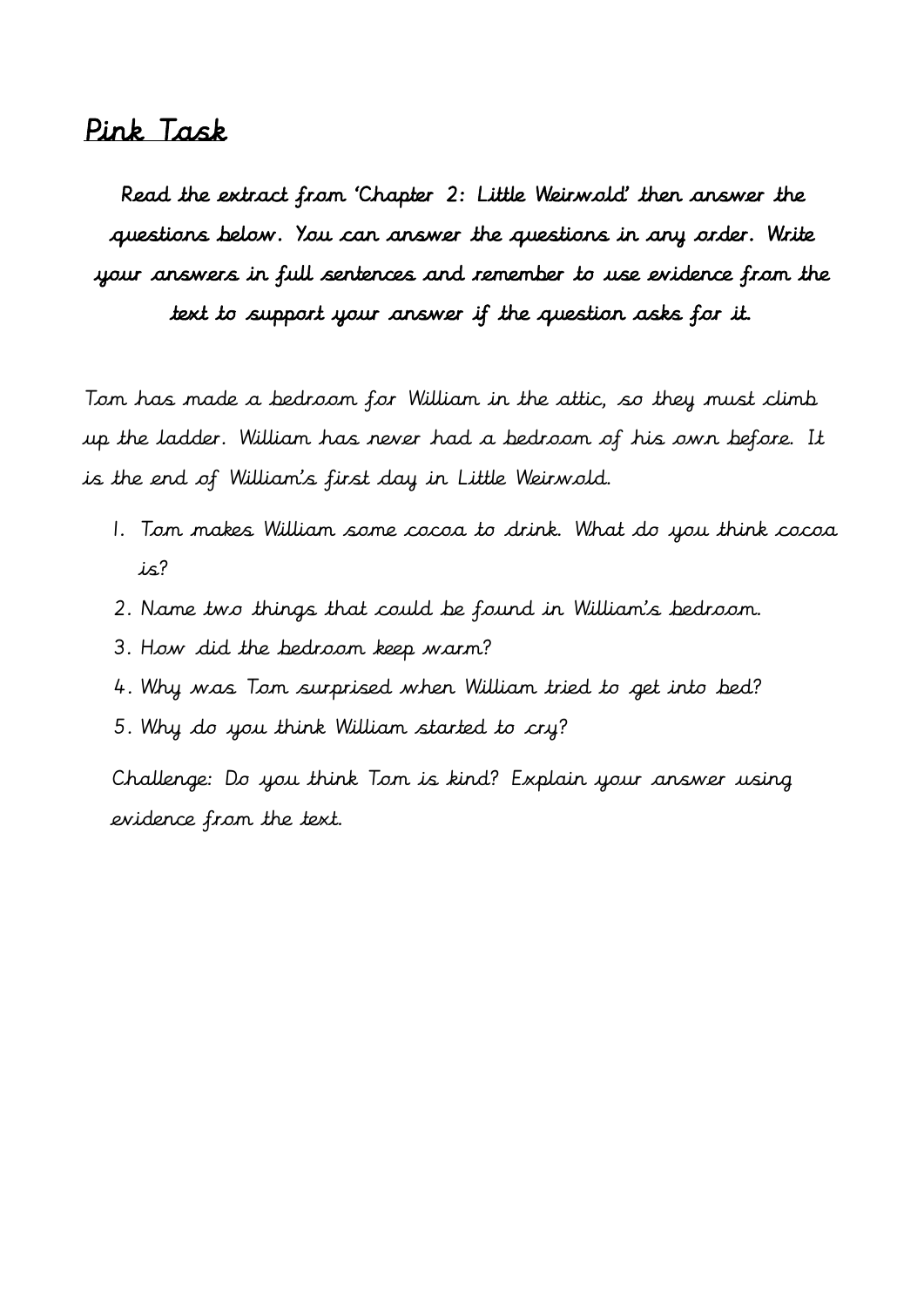## ANSWERS

Tom makes William some cocoa to drink. What do you think cocoa is?

Cocoa is like hot chocolate.

Name two things that could be found in William's bedroom.

You should have two things from the following list:

- Two mats
- A small bed
- Blackouts
- Lamp
- Low wooden table
- Chamber pot

How did the bedroom keep warm?

The hear from the front room rose up through the floorboards.

Why was Tom surprised when William tried to get into bed?

William crawled under the bed and curled up into a ball.

Why do you think William started to cry?

He was happy to have his own room as he had not had his own room before. Tom was being very kind to him and he was not used to being treated with kindness.